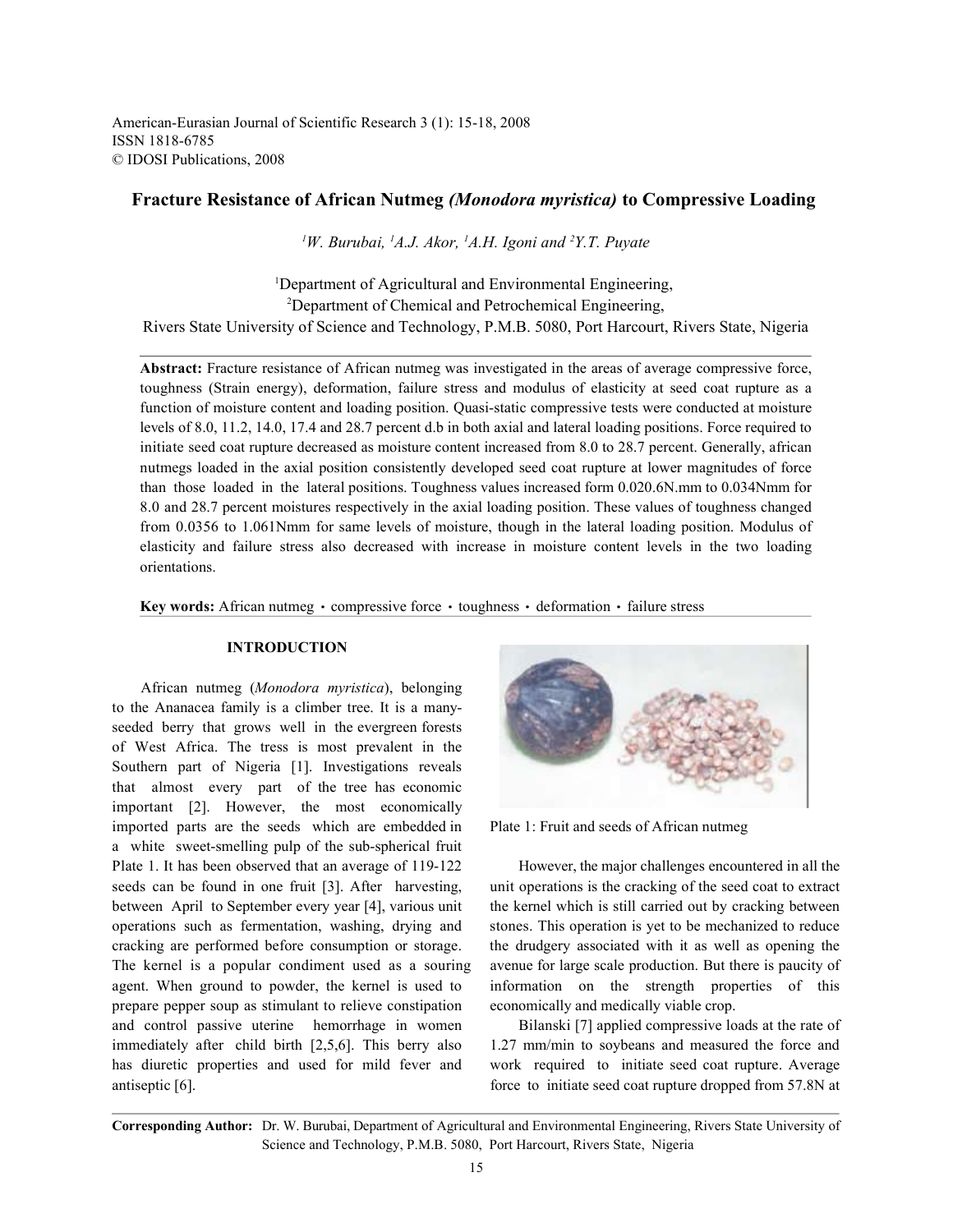1 percent moisture content to 44.4N at 16 percent was determined by loading the seeds both axially and moisture for a soybean loaded in the horizontal hilium position. Average work increased from 3.8MJ at 1 percent moisture to 31.5MJ at 16 percent moisture. Mamman and Umar [8] studied the effects of moisture content and loading orientation on the mechanical properties of balanites nuts. The six mechanical properties investigated were modulus of elasticity, bioyield point, bioyield stress, compressive strength, rupture strength and modulus of stiffness. Results show that values of the six properties decreased with increase in moisture content.

Shelef and Mohsenm [9] also studied the effects of moisture content on mechanical properties of shelled corn by applying uniaxial compression on individual Kernel of the range of 6.5 to 28 percent moisture content. Results showed that each of the evaluated parameters decreased with increasing moisture content. Several researchers have studied the mechanical properties of different agricultural products [10-13].

Therefore the objective of this study was to determine the average compressive force, deformation failure stress and strain energy of African nutmeg seed coat rupture under quasi-static loading as a function of moisture content and loading position.

# **MATERIALS AND METHODS**

Fresh African nutmeg fruits were collected from the Sabagreia forest, Nigeria, on the 30 July, 2006. The fruits were processed and all foreign matter and damaged seeds were removed. The seeds were then stored at O°C and 90% relative humidity for 48hrs before use.

The seeds were then conditioned to five moisture content levels of 8.0, 11.2, 14.0, 17.4 and 28.7 percent (db) as was used by Oje [14] and Aviara *et al*. [15] in determining the moisture content of thevetia nuts and Shea nuts respectively using the oven method. Upon completion of drying each group of sample was sealed in a polyethylene bag and immediately placed in an insulated box to ensure slow cooling for 12hrs before transferring to refrigerator for storage.

Quasi-static compression tests were performed with an instron universal testing machine equipped with a 50KN compression load cell and an integrator. A deformation rate of 1.0mm/mm was used a recommended by ASAE S368 [16]. Deformation was automatically obtained from the recorder chart.

Individual African nutmeg seeds were loaded between two parallel plates. The effect of loading position laterally. Ten African nutmeg seeds were tested at each moisture level, in each loading position.

# **RESULTS AND DISCUSSION**

The force-deformation behaviour of African nutmeg during compressive loading is exhibited in the curves shown in Fig. 1-5.

**Compressive force:** The compressive force needed to cause a seed coat rupture of African nutmeg decreased as moisture content increased (Fig. 1). This was noticeable in the axial and lateral loading positions. African nutmeg seeds loaded in the axial position needed 53.8N at 8.0 percent moisture content and only 33.1N at 28.7 percent moisture. However, seeds loaded in the lateral position required 629.6N at 8.0 percent moisture content and only 112.3N at 28.7 percent moisture content. It was however, observed that, though a lower force is required to initiate seed coat crack at higher moisture content, it has the attendance effect of Kernel breakage which has a negative effect on product quality. These results agree with that of Cakir and Alayunk [13].

**Toughness (Strain energy):** Toughness (Strain energy) defined as the energy absorbed by the seeds prior to seed coat rupture per unit of seed volume. Results show that, toughness of seedcoat increased with increase in moisture content (Fig. 2). This was evident in both axial and lateral loading positions. African nutmeg in the axial loading position had toughness only 0.0216N.mm at 8.0 percent moisture, but increase to 0.034 Nmm at 28.7 percent moisture. Whilst toughness in the lateral loading position increased from 0.0356Nmm at 8.0 percent moisture to 1.061 Nmm. at 28.7 percent moisture. These



Fig. 1: Force to cause seedcoat rupture as a function of moisture content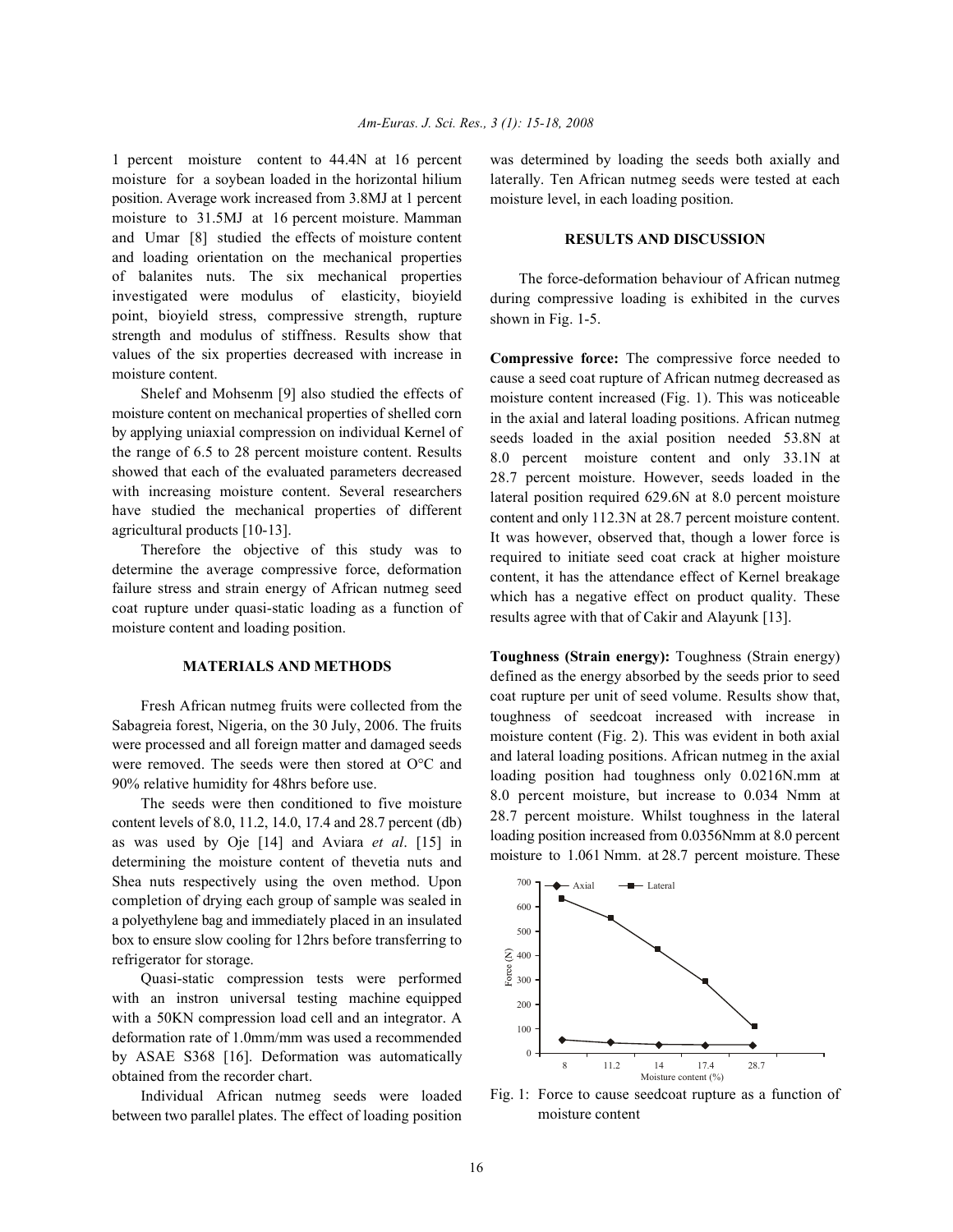

moisture content moisture content



Fig. 3: Failure stress at seedcoat rupture as a function of Fig. 5: Deformation at seedcoat rupture as a function of moisture content moisture content

results of absorbed energy were all determined from the **Young's modulus:** This is a measure of stiffness and

stress is the stress at which the seed coat fails under the the force-deformation curve. Experimental results shows action of the applied load. It is calculated as the that Young's modulus of African nutmeg seed coat maximum load on the force-deformation curve divided decreased as moisture increased. This was noticeable in by the cross sectional area through which the load is the two loading position (Fig. 4). In the axial loading applied. Results obtained reveals that failure stress position, Young's modulus was 431.5 N mm<sup>-2</sup> at 8.0 decreased as moisture content increase in both percent moisture and 41.30 N mm<sup>-2</sup> at 28.7 percent loading orientations. The average failure stress was moisture. Whereas in the lateral position, Young's 5.69 Nmm<sup>2</sup> at 8.0 percent moisture and 3.50 N mm<sup>-2</sup> at 28.7 percent moisture in the axial loading position. In moisture to 91.84 N mm<sup>-2</sup> at 28.7 percent moisture. Results the lateral loading position, failure stress decreased obtained herein are in total agreement with the findings from 33.21 N mm<sup>-2</sup> at 8.0 percent moisture to 5.94 N mm<sup>-2</sup> of Shelef and Mohsenin [9] and Vincent [17]. at 28.7 percent (Fig. 3). Based on results, it is clear to note that more stress is used to initiate seed coat **Deformation:** Deformation at seed coat of African nutmeg rupture of African nutmeg seed in the lateral loading was determined from the integrator. Results reveals that position than the axial loading geometry. These results deformation at seed coat rupture increased as moisture are consistent with the findings of Mamman and Umar [8] increase (Fig. 5). Deformation was also observed to be and Bilanski [7]. greater in the lateral position than the axial. A deformation



Fig. 2: Toughness at seedcoat rupture as a function of Fig. 4: Modulus of elasticity at seedcoat as a function of



recorder readings representing the area under the force- rigidity of the specimen or in other words, a measure of deformation curve upto seed coat rupture. how easily the seed coat of African nutmeg can be **Failure** stress: Failure stress otherwise called yield the integrator readings of the slope of the linear portion of deformed. Young's modulus readings were obtained from modulus changed from 161.27 N mm<sup>-2</sup> at 8.0 percent